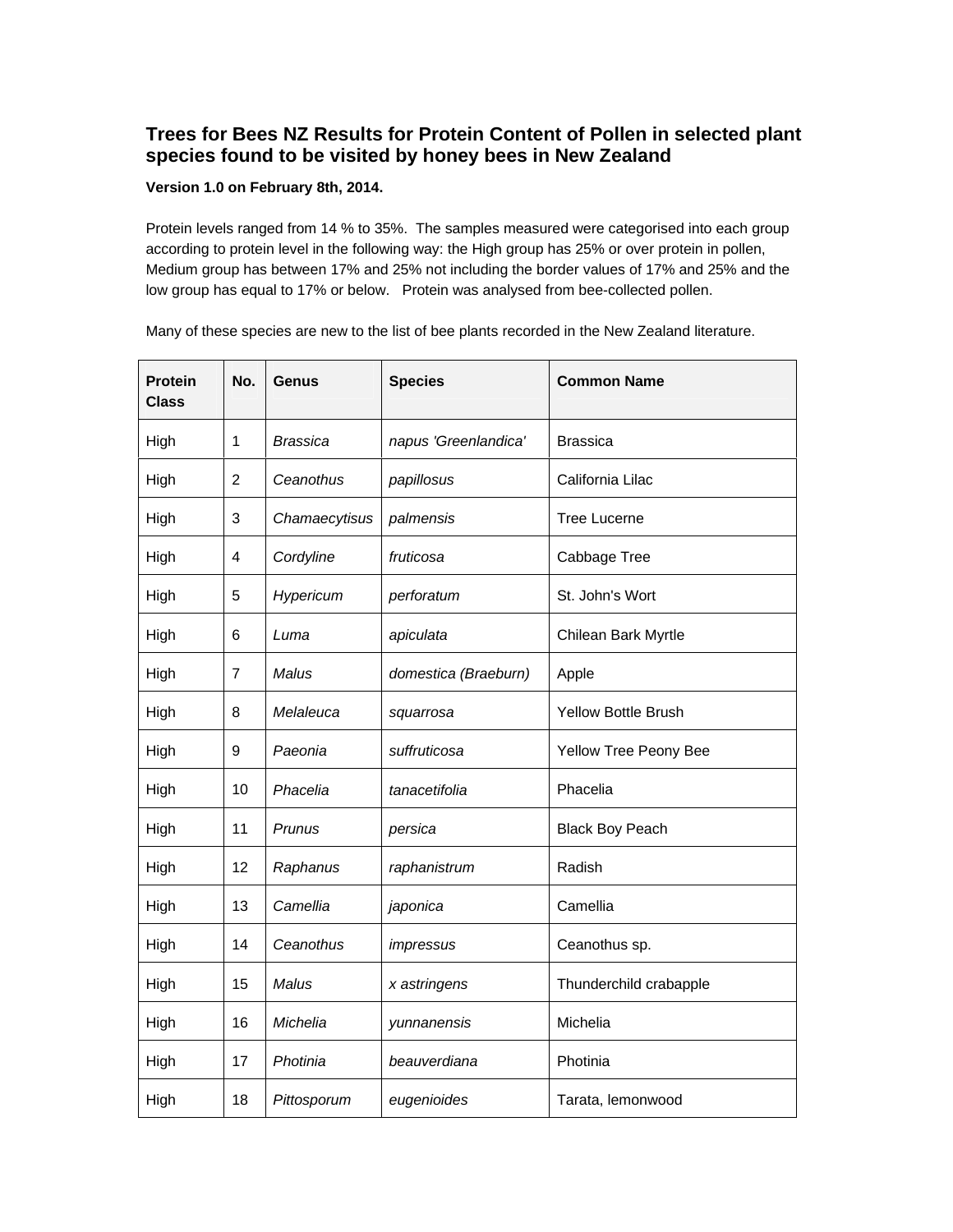| <b>Protein</b><br><b>Class</b> | No. | <b>Genus</b>  | <b>Species</b> | <b>Common Name</b>   |
|--------------------------------|-----|---------------|----------------|----------------------|
| High                           | 19  | Pittosporum   | tenuifolium    | Kohuhu, black matipo |
| High                           | 20  | Prunus        | hirtipes       | Cherry blossom       |
| High                           | 21  | <b>Prunus</b> | laurocerasus   | <b>Cherry Laurel</b> |
| High                           | 22  | Pyrus         | communis       | Pear                 |

| Medium | 23 | Choisya          | ternata                           | Mexican Orange Blossom           |
|--------|----|------------------|-----------------------------------|----------------------------------|
| Medium | 24 | Convolvulus      | cneorum                           | Silverbush                       |
| Medium | 25 | Crepis           | versicaria                        | Beaked Hawk's-beard              |
| Medium | 26 | Foeniculum       | vulgare                           | Fennel                           |
| Medium | 27 | Hedera           | helix                             | Ivy                              |
| Medium | 28 | Hoheria          | populnea<br>Н.<br>x<br>sexstylosa | Lacebark                         |
| Medium | 29 | Hoheria          | sexstylosa                        | Long leaved lacebark, ribbonwood |
| Medium | 30 | Michaelia        | doltsopa                          | Sweet Michaelia                  |
| Medium | 31 | Taraxacum        | officinale                        | Dandelion                        |
| Medium | 32 | <b>Thymus</b>    | officinalis                       | Thyme                            |
| Medium | 33 | <b>Trifolium</b> | repens                            | White clover                     |
| Medium | 34 | Acer             | palmatum                          | Japanese Maple                   |
| Medium | 35 | Acer             | tartaricum                        | Tartarian Maple, Amur Maple      |
| Medium | 36 | Amelanchier      | canadensis                        | Serviceberry                     |
| Medium | 37 | Choisya          | Xdewitteana                       | Mexican Orange Blossom           |
| Medium | 38 | <b>Cistis</b>    | creticus                          | <b>Rock Rose</b>                 |
| Medium | 39 | <b>Citrus</b>    | limon                             | Lemon                            |
| Medium | 40 | Cydonia          | oblonga                           | Quince                           |
| Medium | 41 | Fraxinus         | ornus                             | Manna ash                        |